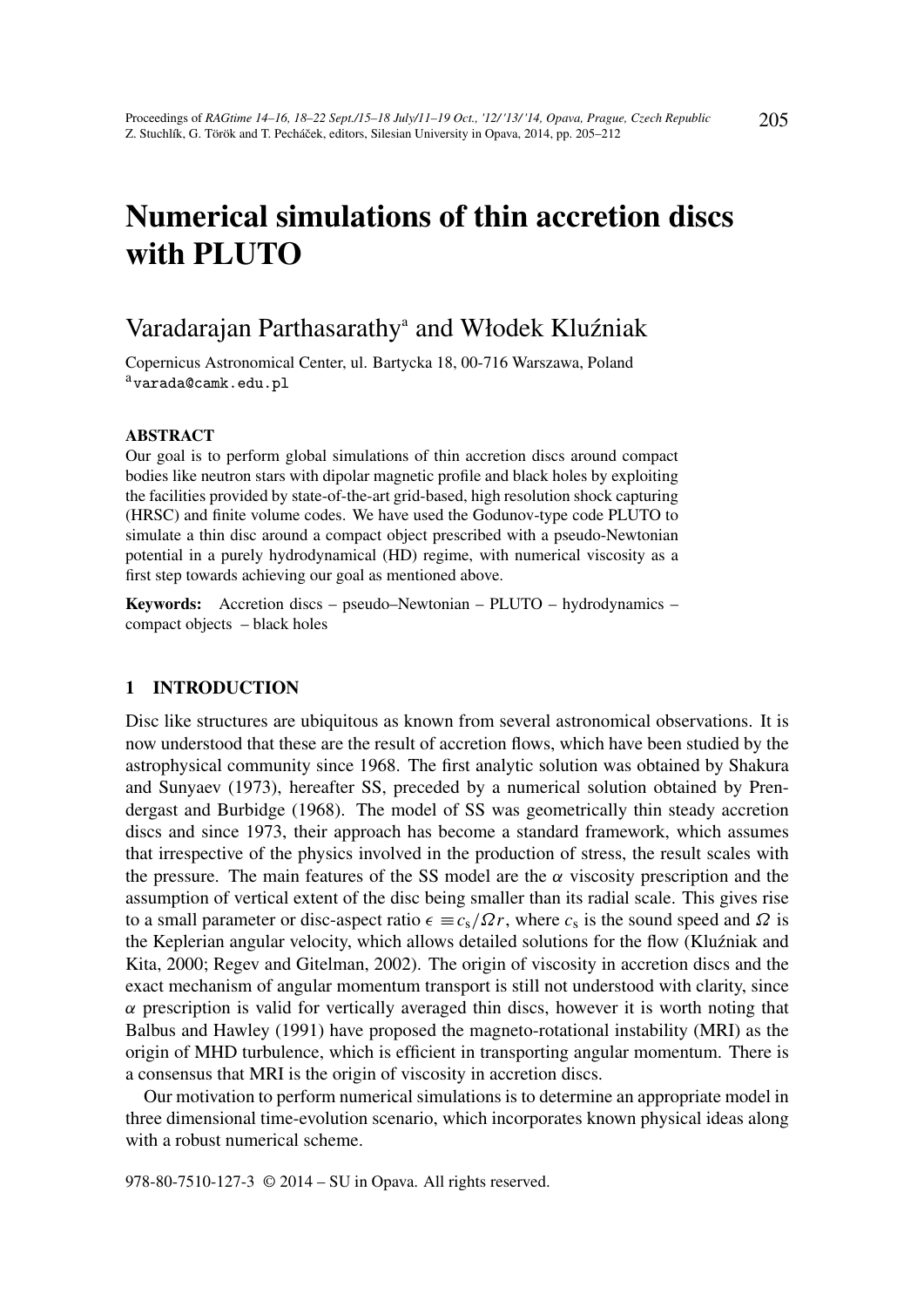### 2 NUMERICAL CODE: PLUTO

PLUTO (Mignone et al., 2007) is a Godunov-type shock-capturing code, constructed to integrate system of conservation laws given as

$$
\frac{\partial \mathbf{U}}{\partial t} = -\nabla \cdot \mathbf{T}(\mathbf{U}) + \mathbf{S}(\mathbf{U}),\tag{1}
$$

where  $U$  represents a state vector of conserved quantities,  $T(U)$  represents fluxes of each component of state vector and S(U) defines the source terms. PLUTO provides a modular environment capable of simulating hypersonic flows in presence of discontinuities in multi-dimensional Cartesian and curvilinear coordinates. The code in its current version (v4.0) is equipped with four independent physics modules, namely hydrodynamics (HD), magnetohydrodynamics (MHD), relativistic hydrodynamics (RHD) and relativistic magnetohydrodynamics (MHD), which perform numerical integration of the Euler/Navier–Stokes equations, ideal/resistive MHD equations, energy-momentum conservation laws of special relativistic perfect gas, and equations of special relativistic magnetized ideal plasma.

In the HD module we numerically solve the following equations:

$$
\frac{\partial \rho}{\partial t} + \nabla \cdot (\rho \mathbf{v}) = 0, \tag{2}
$$

$$
\frac{\partial \rho \mathbf{v}}{\partial t} + \nabla \cdot (\rho \mathbf{v} \mathbf{v} + p \mathbf{I}) = -\rho \nabla \Phi , \qquad (3)
$$

$$
\frac{\partial E}{\partial t} + \nabla \cdot \left[ (E + p)\mathbf{v} \right] = \rho \mathbf{v} \cdot \mathbf{g},\tag{4}
$$

where the conservative variables, fluxes and source terms are

$$
\mathbf{U} = \begin{pmatrix} \rho \\ \mathbf{m} \\ E \end{pmatrix}, \qquad \mathbf{T}(\mathbf{U}) = \begin{pmatrix} \rho \mathbf{v}^T \\ \rho \mathbf{v} \mathbf{v} + p \mathbf{I} \\ (E + p) \mathbf{v}^T \end{pmatrix}, \qquad \mathbf{S}(\mathbf{U}) = \begin{pmatrix} 0 \\ -\rho \nabla \Phi \\ \rho \mathbf{v} \cdot \mathbf{g} \end{pmatrix}.
$$
 (5)

The mass density is  $\rho$ , momentum density is  $\mathbf{m} = \rho \mathbf{v}$ , pressure is p, acceleration vector is g and the total energy density *E* is

$$
E = \rho \epsilon + \frac{\mathbf{m}^2}{2\rho},\tag{6}
$$

where an equation of state provides the closure  $p = p(\rho, \epsilon)$ . For a polytrope<sup>1</sup>, with  $\gamma = 5/3$ , the total energy density is

$$
E = \frac{p}{\gamma - 1} + \frac{\mathbf{m}^2}{2\rho}.
$$
\n<sup>(7)</sup>

In PLUTO, the numerical integration of Eq. (1) is performed with high-resolution shockcapturing scheme (HRSC), where the algorithm employed will capture the discontinuities

<sup>&</sup>lt;sup>1</sup> In this code adiabatic index is same as polytropic index, hence  $\gamma = \Gamma$ .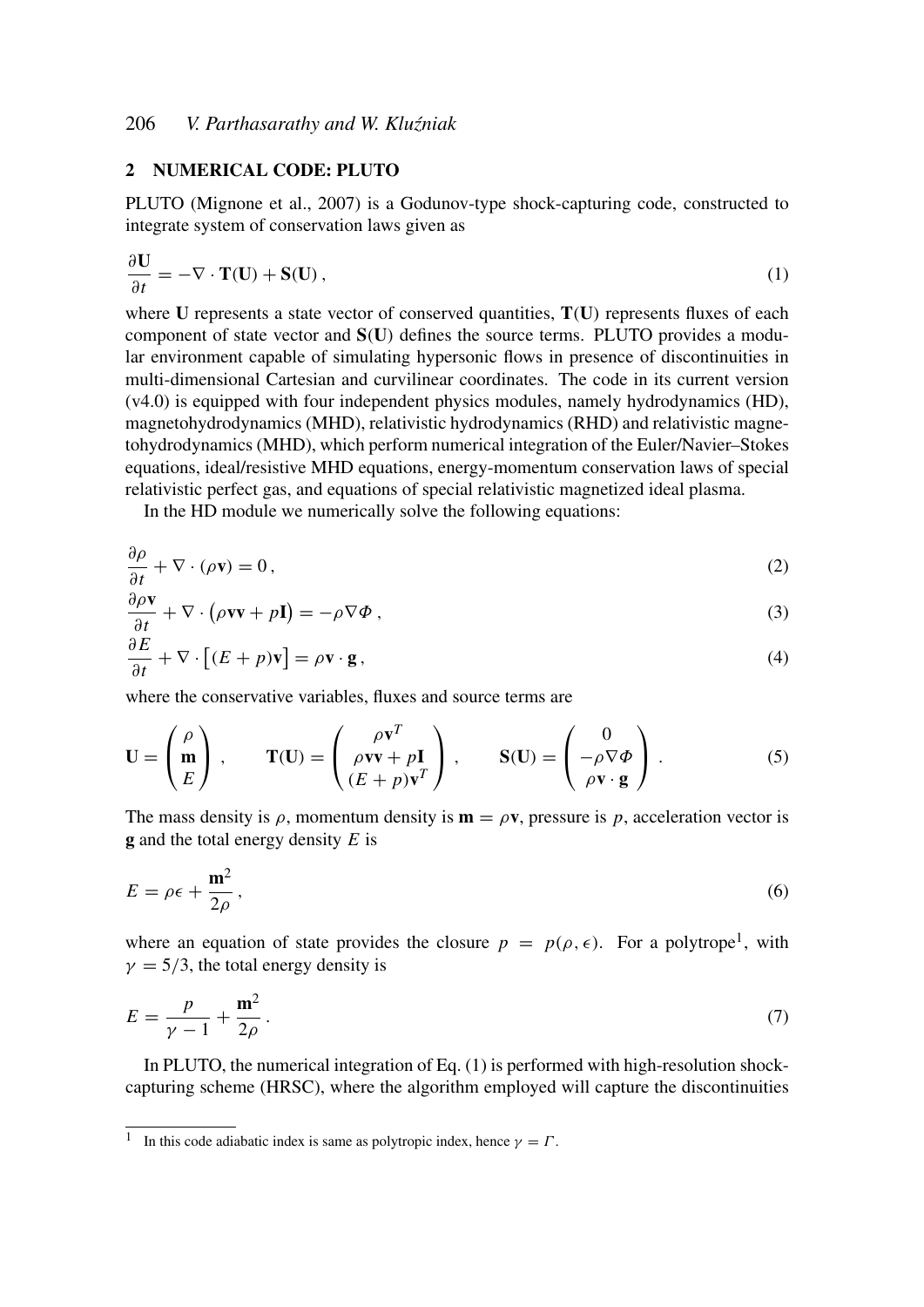in the solution and smear them over few grid cells, without producing spurious oscillations near the discontinuities, using finite volume methods in which discrete data is represented as averages over a control volume on structured grids. Generically, the paradigm of HRSC was developed by merging Godunov-type methods with advanced numerical methods, capable of obtaining higher order accuracy in smooth parts of the solution and provide higher resolution of discontinuities without large smearing over grids.

# 3 NUMERICAL SIMULATIONS

#### 3.1 Initial Conditions

We perform simulations in spherical coordinates  $(R, \theta)$ , in 2.5 dimensions (2.5D) assuming axisymmetry around the rotation axis of the disc. The 2.5D considers two spatially independent coordinates, but all three components of velocities (also magnetic fields if present). The setup (Zanni and Ferreira, 2009) consists of a thin disc, a corona and a compact body at the center whose gravitational potential (Kluźniak and Lee, 2002) we take to be

$$
\Phi(R) = -\frac{1}{6} \exp\left(\frac{6r_{g}}{R} - 1\right),\tag{8}
$$

where gravitational radius  $r<sub>g</sub> = 1$ . The initial density and thermal pressure of the disc are determined by the vertical hydrostatic equilibrium

$$
\rho_{\rm d} = \left(\frac{2}{5\epsilon^2} \left[ \frac{1}{R} - \left(1 - \frac{5\epsilon^2}{2}\right) \frac{1}{r} \right] \right)^{3/2},\tag{9}
$$

$$
p_{\rm d} = \epsilon^2 \rho_{\rm d}^{5/3} \,,\tag{10}
$$

where cylindrical radius is given as  $r = R \sin(\theta)$ ,  $\gamma = 5/3$ ,  $\epsilon = 0.1$ . The azimuthal velocity is obtained from the radial equilibrium

$$
v_{\phi \mathbf{d}} = \sqrt{\frac{\exp(\frac{6}{r} - 1)}{r}}\tag{11}
$$

and the meridional flow is given as

$$
v_{Rd} = -\alpha \epsilon^2 \left[ 10 - \frac{32}{3} A \alpha^2 - A \left( 5 - \frac{1}{\epsilon^2 \tan^2 \theta} \right) \right] \sqrt{\frac{1}{R \sin^3 \theta}}, \tag{12}
$$

with  $\alpha = 0.01$  and  $\Lambda = 11/5 (1 + 64\alpha^2/25)$ . The corona is a non-rotating polytrope, with density and pressure given as

$$
\rho_{\rm c} = \rho_a \left(\frac{1}{R}\right)^{\frac{1}{\gamma - 1}}, \qquad p_{\rm c} = \frac{\gamma - 1}{\gamma} \left(\frac{1}{R}\right)^{\frac{\gamma}{\gamma - 1}}.
$$
\n(13)

The density contrast between corona and disc is set by the parameter  $\rho_a = 0.01$ .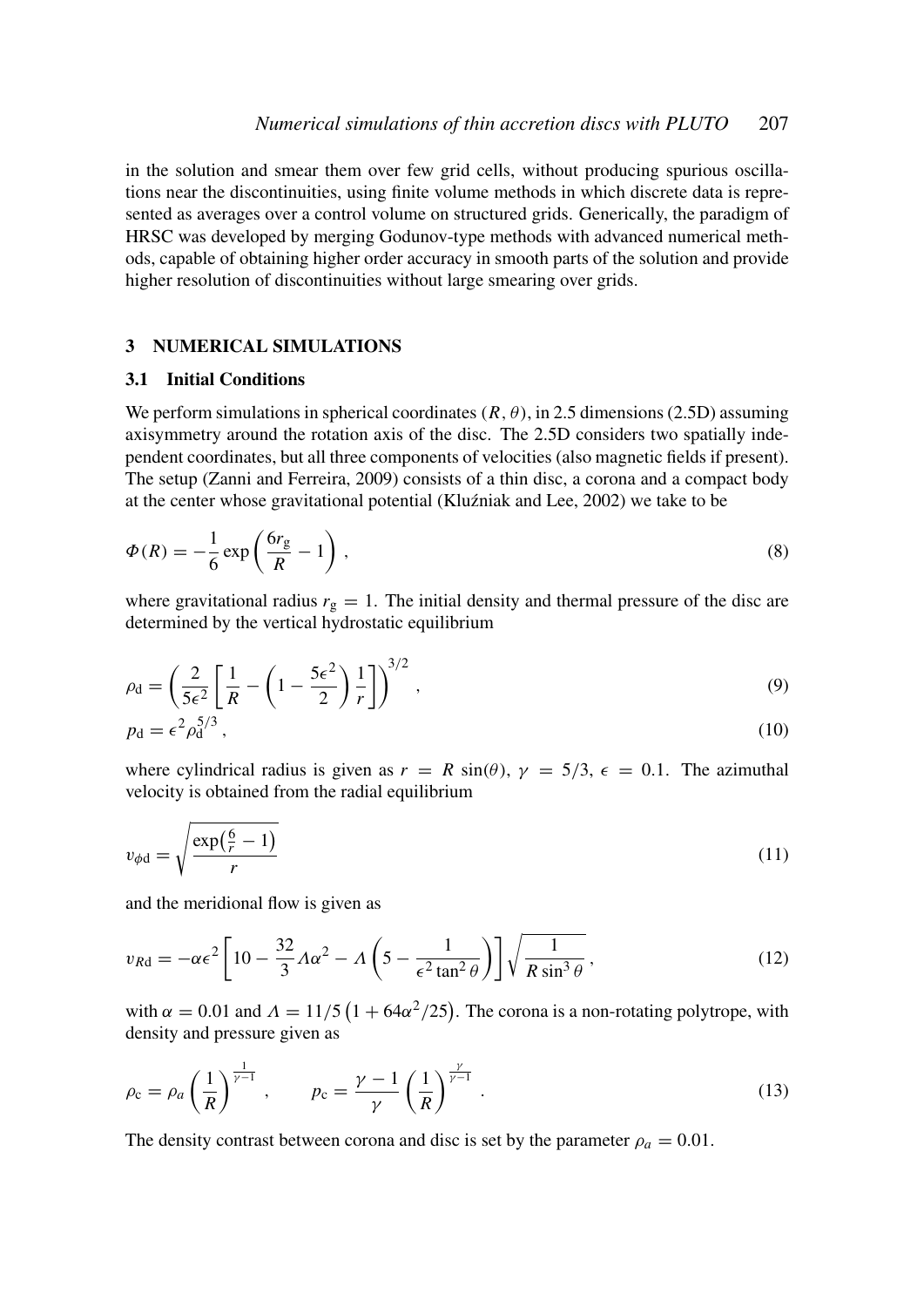# 208 *V. Parthasarathy and W. Klu´zniak*

#### 3.2 Computational Domain and Boundary Conditions

The computational domain is a two dimensional box in  $(R, \theta)$ , angular coordinate spanning the sector  $[0, \pi/2]$  and delimited by the radial coordinate extending over [3, 20]. Both the radial and angular coordinates are discretized with 127 points on a uniform grid. As we perform 2.5D simulation there is axisymmetry about the rotation axis and planar symmetry with respect to the disc mid-plane. At the inner edge of the disc, we employ outflow (zero gradient) boundary condition and at the outer edge of the disc we prescribe a numerical condition, such that the flow from the inner boundary is fed back to the outer boundary, which aids in conserving the mass by preventing the disc from being drained.

#### 3.3 A Note On Viscosity

In the simulation reported here we have not employed a physical prescription for viscosity, which in PLUTO is achieved by adding viscous stress tensor to Eq. (1)

$$
\frac{\partial \mathbf{U}}{\partial t} + \nabla \cdot \mathbf{T} = \nabla \cdot \Pi + \mathbf{S},\tag{14}
$$

where  $\Pi$  is the viscous stress tensor, with components

$$
(II)_{ij} = 2\frac{\eta}{h_i h_j} \left( \frac{v_{i;j} + v_{j;i}}{2} \right) + \left( \eta_b - \frac{2}{3} \eta \right) \nabla \cdot \mathbf{v} \delta_{ij}, \qquad (15)
$$

where  $\eta$ ,  $\eta_b$  are shear and bulk coefficient of viscosity,  $v_i$ ; *j*,  $v_j$ ; are covariant derivatives, and  $h_i$ ,  $h_j$  are geometrical elements in the corresponding directions respectively.

The most conspicuous phenomenon while performing numerical simulations of the equations of fluid dynamics is shock waves, which physically is a transition zone across which ram pressure is converted into thermal pressure and kinetic energy into enthalpy. Numerical treatment of shocks<sup>2</sup> is a complicated issue, which was dealt with by adding large but non-physical value of viscosity to the algorithms such that the narrow transition zones got thickened and it was possible to handle shocks computationally. This is known as artificial viscosity, introduced for numerical purposes for ease in computational treatment of physical processes. It is to be noted that artificial viscosity is different from numerical viscosity which is a result of smoothing effect.

Convective flux exchanges momentum between neighbouring elements and the resultant in a given element is then added to the existing momentum in order to get an average for that element. As the time step advances the previously calculated average value is passed to the next element and consecutive steps of such smoothing effect will create a diffusion of momentum along the flow. However such a numerical diffusion which depends only on fluid convection, does not work like viscous stress as shown in Eq. (15) which satisfies well known physical laws. We still exploit numerical viscosity for our simulation by simply trusting the robustness of the approximate numerical schemes in PLUTO, that has been tested against several benchmark test problems.

<sup>2</sup> Personal communication with numerical experts.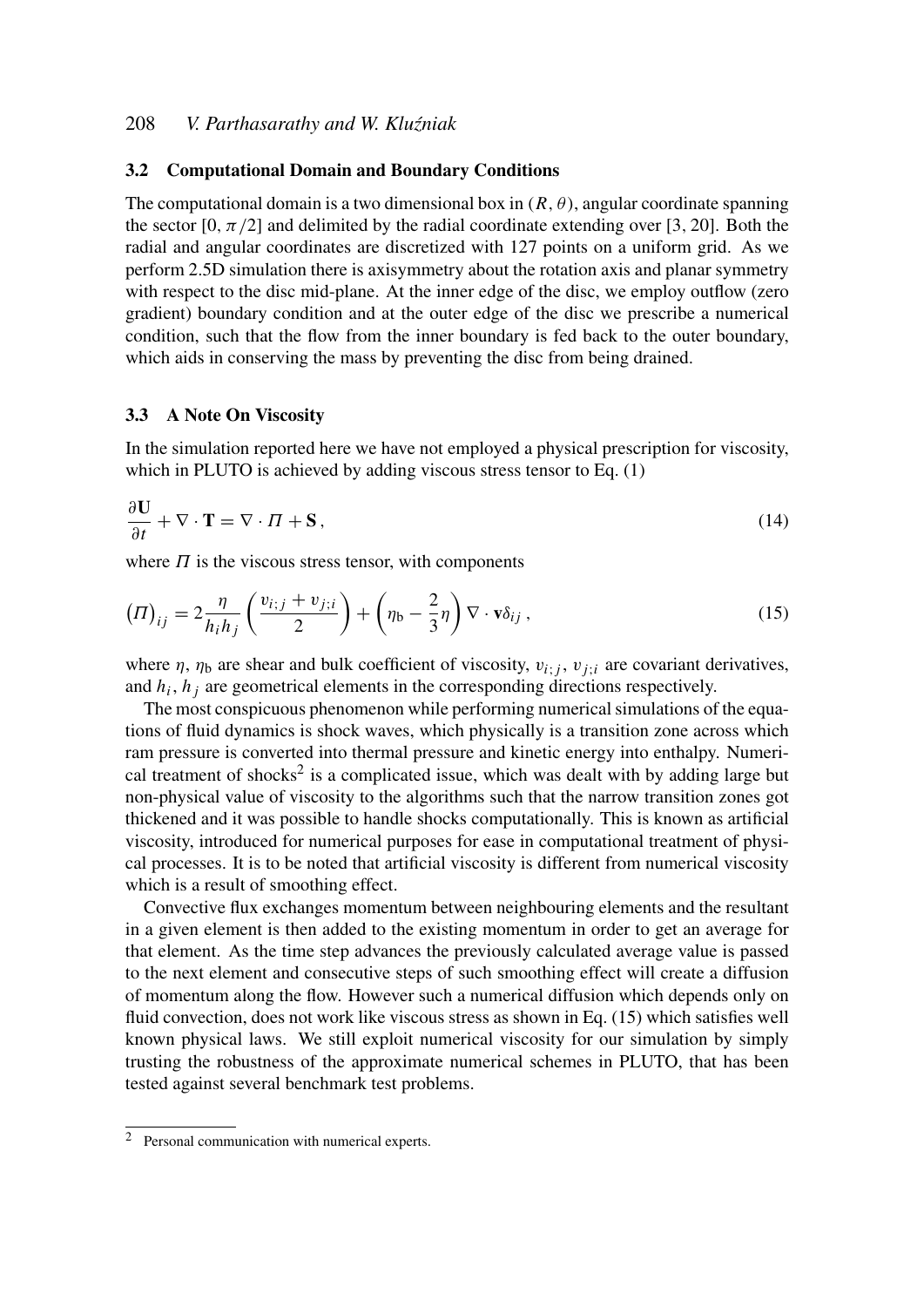

Figure 1. The initial appearance of disc and corona. Colours represent logarithmic density.

#### 3.4 Discussion of Simulations

Our simulation is intended to be a substrate on which we plan to work further and not a scientific result at present. We perform the simulation for about 100 orbital periods corresponding to the innermost stable circular orbit. We observed that the part of the disc within the innermost stable circular orbit was not stable and in a few rotations the disc relaxed by shedding some of its mass, which through our boundary condition was fed back to the disc, thereby preventing the disc from being drained. As expected the disc finally reaches stationary state with the inner edge at the innermost stable circular orbit  $(r = 6)$ . As mentioned previously we have used numerical viscosity, which is responsible for transporting angular momentum outwards. We have delimited the angular sector such that the radial grid starts three units from the origin due to numerical reasons. While testing our routines further, we are able to overcome this issue by physical prescription of viscosity, however due to constraints in time we are yet to perform simulations with physical viscosity.

We present the results obtained from our simulation as follows. Figure 1 shows the initial appearance of the disc and corona described by Eqs. (9) and (13). The evolution of the disc into a steady state following a relaxation process is shown in Figs. 2 and 3 and the distribution of density at the midplane of the disc is plotted in Figs. 4 and 5 respectively. The profiles of the azimuthal velocity at the midplane of the disc are plotted in Figs. 6 and 7, comparison of these two figures shows the stability of the velocity profile at  $t \geq 10$ .

#### 4 CONCLUSIONS

We have performed numerical simulations using the hydrodynamical module in PLUTO to obtain steady thin discs around a compact object prescribed with a pseudo-Newtonian potential. The disc relaxes in few rotations and reaches a steady state with its inner edge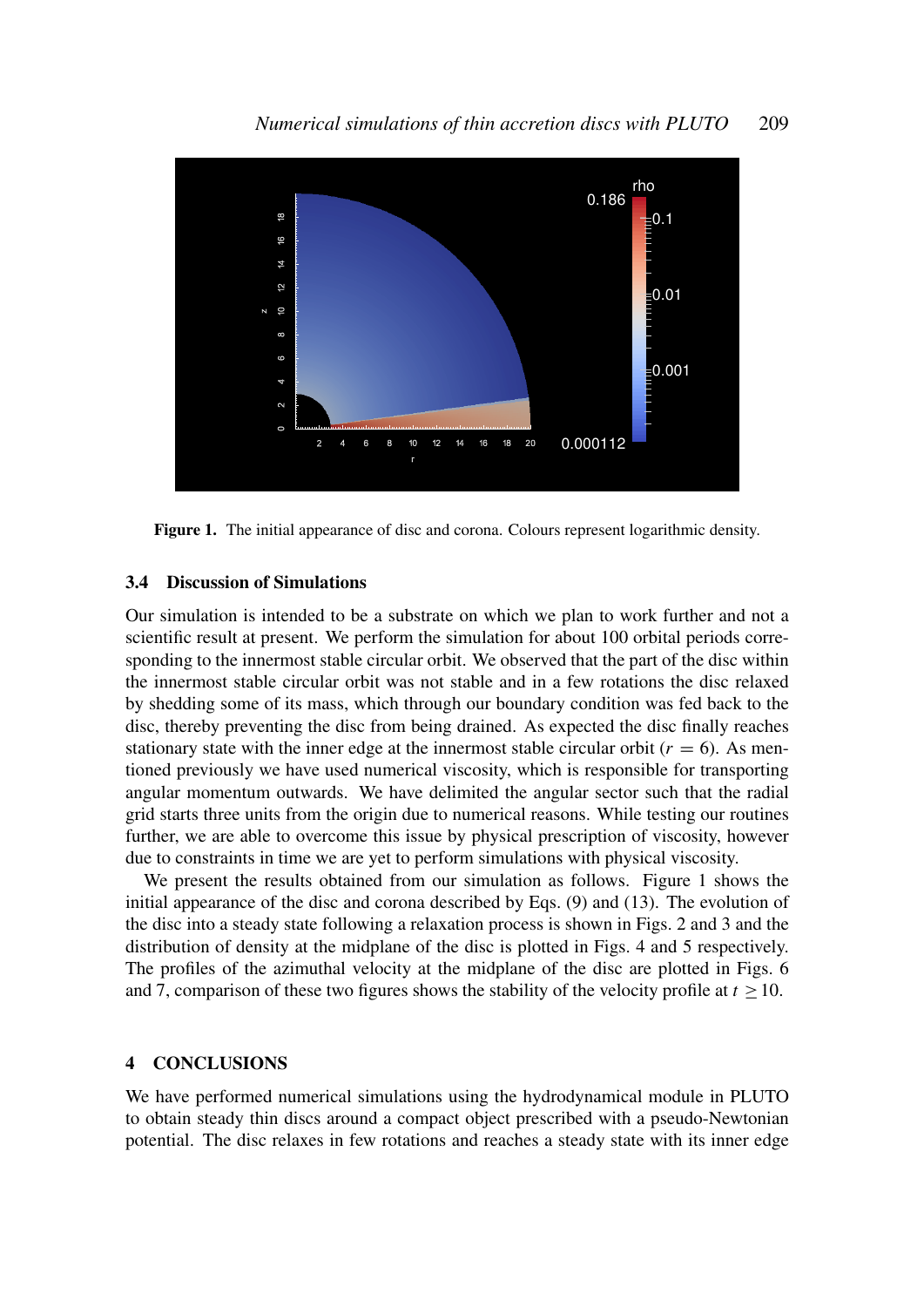

**Figure 2.** Logarithmic plot of density at  $t = 10.0$ .



**Figure 3.** Logarithmic plot of density at  $t = 70.0$ .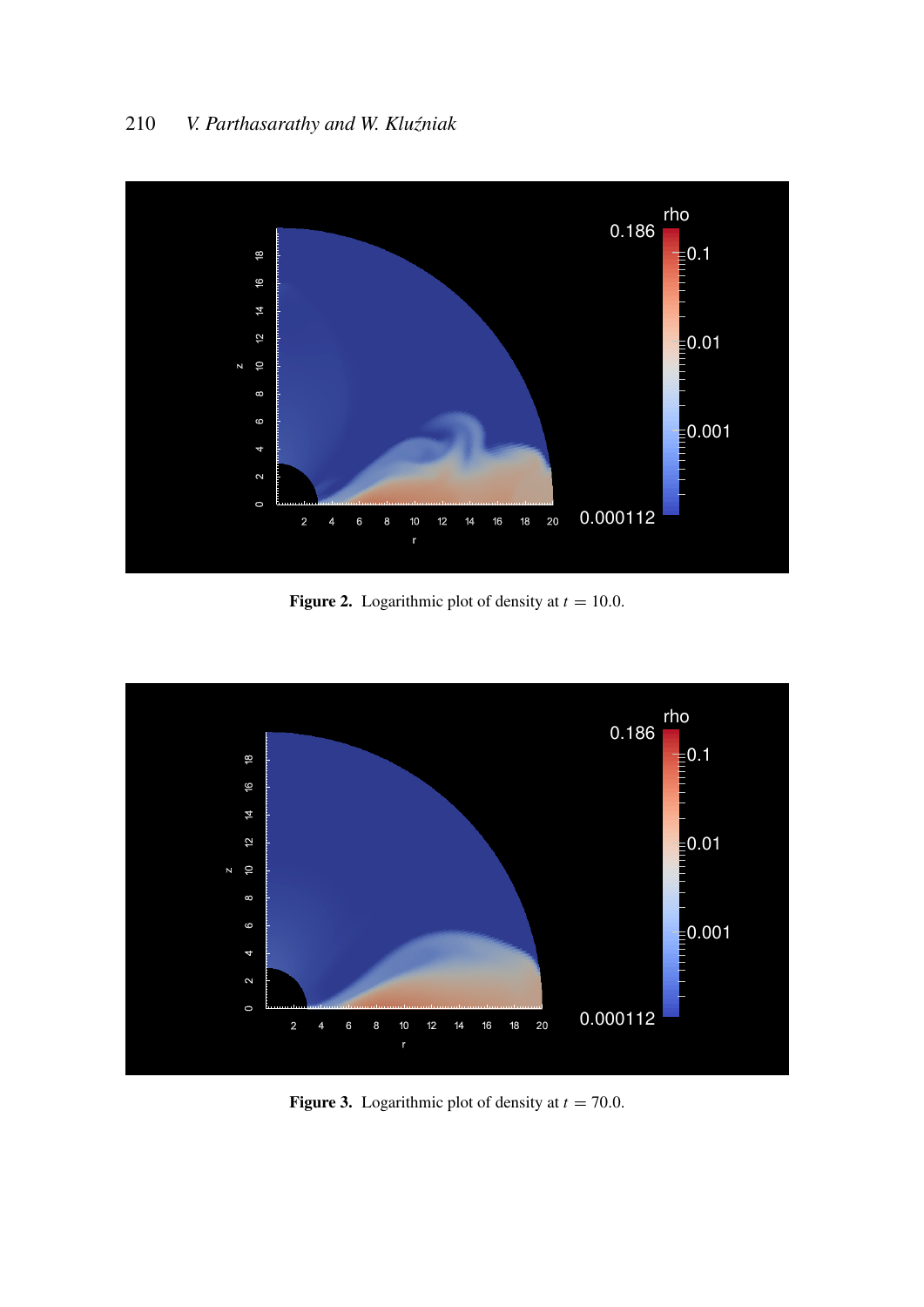

Figure 4. Density in the midplane of disc at  $t = 10.0$ .



Figure 5. Density in the midplane of disc at  $t = 70.0$ .



Figure 6. Keplerian profile of azimuthal velocity in the midplane of disc at  $t = 10.0$ .



Figure 7. Keplerian profile of azimuthal velocity in the midplane of disc at  $t = 70.0$ .